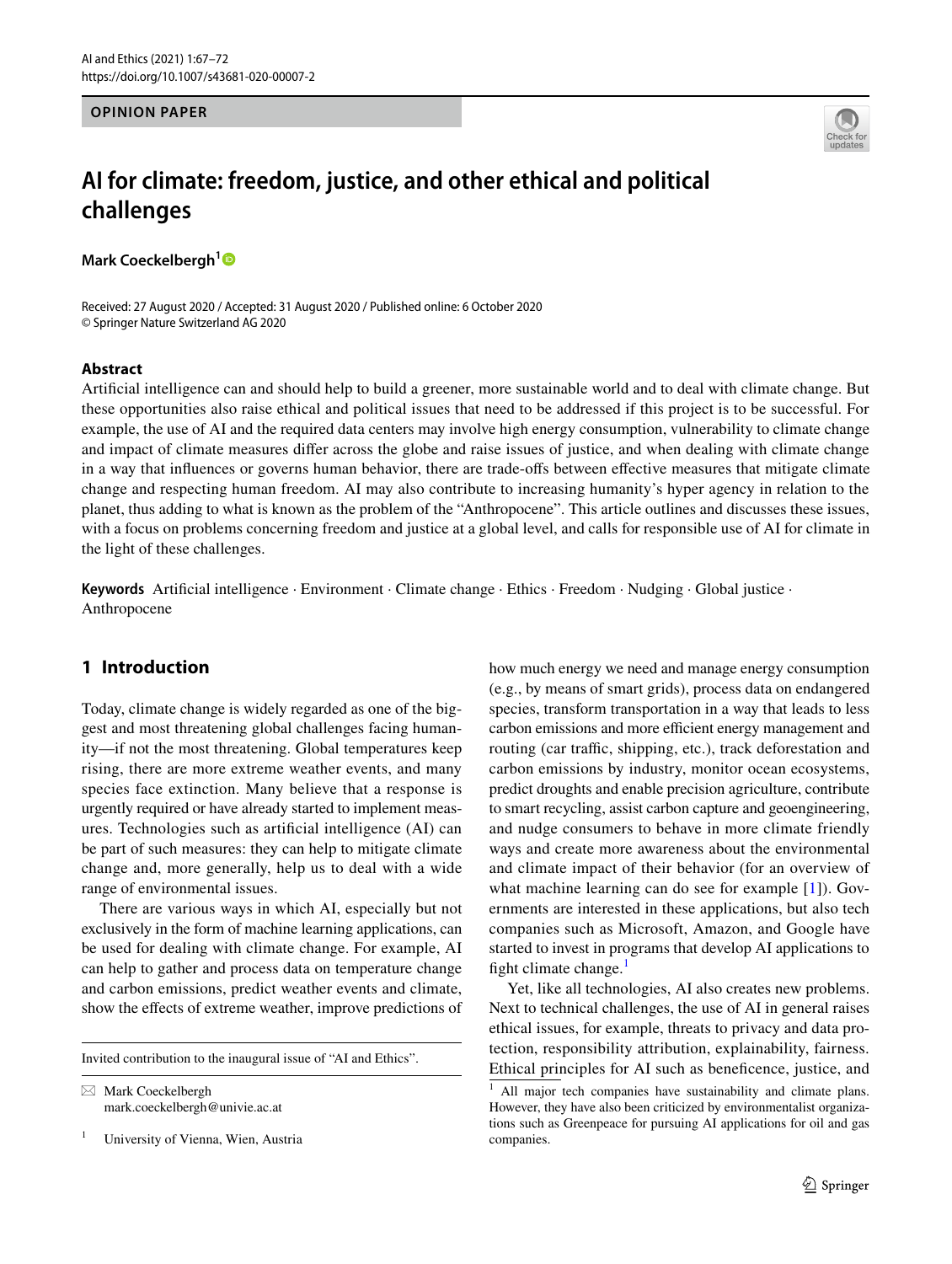explicability have been proposed and discussed by academics (e.g., [[2–](#page-5-1)[4\]](#page-5-2)), policy advice bodies such as the High-Level Expert Group on AI set up by the European Commission [[5\]](#page-5-3) and professional societies such as IEEE, which took a global initiative on ethics of autonomous and intelligent systems.<sup>[2](#page-1-0)</sup> These ethical issues need to be dealt with in all uses of AI, including the use of AI to improve the climate situation. For example, many reports rightly emphasize that it is important that humans can (still) take responsibility for automated systems, and there is currently a lot of attention to how machine learning may lead to, or increase, biased outcomes for specifc individuals and groups—an issue that is important in ethics of machines in general (see for example [[6](#page-5-4)]).

However, even if these issues were addressed, it is also important to recognize and address the issue that AI itself, next to creating the mentioned opportunities, can be problematic with regard to its impact on the environment and on climate change. While the environment is sometimes mentioned in policy documents and academic papers, it has received relatively little attention in ethics of artifcial intelligence, and much more needs to be said about this topic. Nevertheless, there are important issues. For example, computer data centers use a lot of electricity, which is often produced in a way that creates emissions that warm the planet. Computers may be produced in a way that creates more emissions. And AI technology may also be sold to oil and gas industry to help extract more fossil fuels. But not only industry or regulators carry responsibility: as long as consumers frequently buy new electronic gadgets and use cars that run on oil, for example, these markets and economies will continue to exist in their current form.

The ethically and politically responsible thing to do then is to call for and develop green and climate friendly (uses of) AI, which does not only render our existing technologies more efficient and have them developed within an effective (green) regulatory framework, but also changes the way we live and—ultimately—transforms our entire economy and society. However, attention to the ethical issues does not solve all problems for at least two reasons, which both concern the global, planetary level.

First, some of the mentioned climate benefcial uses of AI create additional political problems. The mentioned general ethical issues are anyway already partly political (consider justice and stereotyping, which is currently hotly debated), but when we consider the proposed solutions for climate change, there are additional political challenges. For example, when AI is used to change behavior, there are also tradeofs with freedom, and the question of justice is not just a matter of potentially disadvantaging specifc individuals and

groups within a society, but also needs to be asked again given global and generational diferences in vulnerability to climate change and in the impact of measures taken to mitigate climate change.

Second, the very idea of managing the planet with the help of science and technology—by means of geoengineering but also by all the measures proposed—can also be seen as problematic from the angle of the so-called problem of the "Anthropocene". Is increasing our agency with regard to the planet necessarily a good thing? Is it part of the solution or part of the problem?

Let me frst elaborate how and why the use of AI may *not* necessarily be good for climate change and then further describe and discuss the two mentioned additional problem areas.

## **2 Why AI can be bad for climate change: the (ir)responsible use of energy and materials**

Machine learning AI needs a lot of data, and data processing and data storage use energy, which has impact on the environment and climate. Some types of computing uses more energy than others. For example, training of neural networks, used for machine learning (in particular so-called deep learning), consumes substantial amounts of energy as compared to, say, running a word processing program or even simply running the AI. For example, according to a much-cited study, the process of training a single natural language processing (NLP) model can lead to emissions of nearly 300,000 kg of carbon dioxide equivalent, which is fve times the amount produced by an average car over its lifetime [\[7](#page-5-5)]. Not all models are as large as those used for (this kind of) NLP; energy use will be less with small models. And often models are not trained from scratch. Nevertheless, there will always be a signifcant environmental impact in terms of electricity use.

Companies such as Google, Amazon, and Microsoft have started to invest in renewable energy and AI is used to increase energy efficiency, which is good since many AI applications use cloud services from such companies, but it is questionable if such investments will be enough to offset the environmental and climate footprint of these technologies in general and at a global level. Moreover, the production of electronic devices requires not only a lot of energy but also intensive use and extraction of raw materials such as nickel and cobalt, next to the use of plastics for the devices and their packaging. These uses of energy and material resources tend to be invisible to individual users of AI; but that does not mean they do not happen. In the meantime, AI applications using deep learning increases, and so does the required computation and energy consumption. Unless this

<span id="page-1-0"></span><sup>2</sup> [https://standards.ieee.org/industry-connections/ec/autonomous](https://standards.ieee.org/industry-connections/ec/autonomous-systems.html) [-systems.html](https://standards.ieee.org/industry-connections/ec/autonomous-systems.html).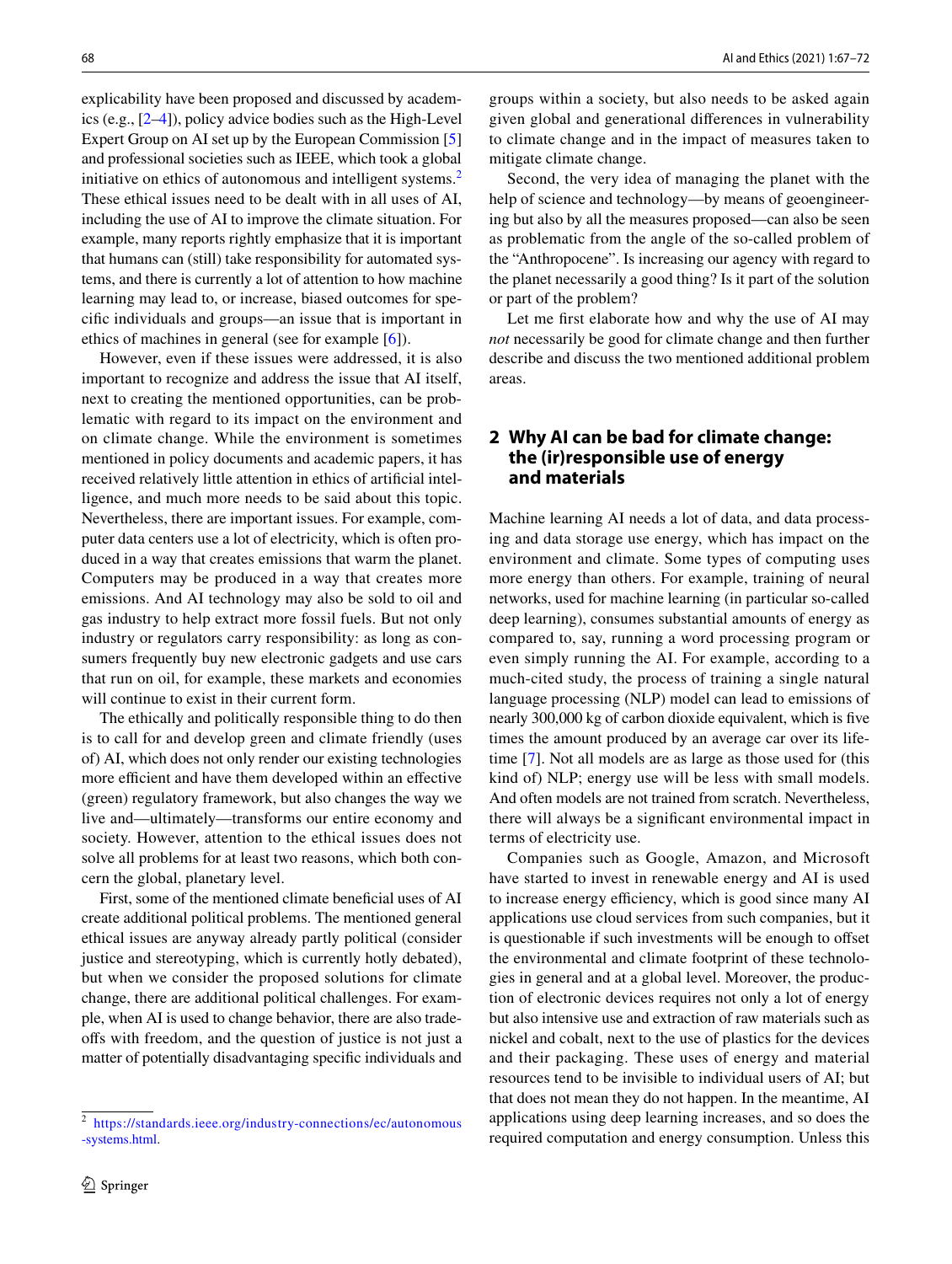problem is efectively dealt with, the use of AI for environmental and climate purposes remains a double-edged sword.

What could be done to render AI more environmentally responsible and climate friendly? For a start, it would be good to increase awareness about ethics among users of AI and data scientists, and support more research on methods to make the energy and materials ecosystem around AI more visible. More generally, those working with AI need to be made more aware of the consequences of their computing for the world outside the computer lab. This is slowly but surely starting now, but often efforts in this direction (e.g., in higher education) are not yet much institutionalized and often depend on individual initiative. In the next stage, when one tries to reduce energy use in practice (in academia but also in industry), there might be trade-ofs between, for example, accuracy of the technology and energy use. There is no magic formula to deal which such "micro" ethical challenges. But it would already be a huge improvement if AI and data science practitioners recognize energy use as a relevant ethical value and—ideally—as one metric of success. At the very least, it should be a requirement for developers to track energy use. For example, Anthony et al. [\[8\]](#page-5-6) have proposed that the energy and carbon footprint of model development and training in deep learning is reported alongside (the usual) performance metrics.

However, if AI was doing well according to all the ethical and environmental principles mentioned so far, there would be still two additional political problems (or rather clusters of problems).

## **3 Political problems concerning freedom: nudging or Green Leviathan?**

The frst cluster of political problems is created by at least two options we have when using AI for steering human behavior, both of which threaten the important ethical and political principle of human freedom.

The frst option is to infuence human behavior towards a more climate-friendly direction by means of AI. In particular, there is the option to "nudge" people to use less energy, produce less waste, not use a car, and so on. Nudging is not coercing people to change, but rather changing what Sunstein and Thaler [\[9\]](#page-5-7) called their "choice architecture". One pushes someone in a particular direction by changing the decision environment. For example, a supermarket could be designed in such a way that products that have a smaller carbon footprint (and are hence more climate friendly) are presented in prominent places. The idea is that freedom is not taken away from people, but at the same time, their proneness to make biased decisions is exploited—albeit in this case for good, environmental purposes. This is a form of paternalism, but according to Thaler and Sunstein, it is a libertarian form of paternalism since—according to them—freedom is preserved.

Since behavioral change is key to improving our environmental and climate predicament as societies and as humanity, climate nudging may be perceived as an attractive option. If we all live in a more climate-friendly way, then this would signifcantly help to mitigate climate change and other environmental problems. Nudging provides crutches that support what we all should want. However, nudging threatens human freedom in the following way: while it preserves freedom of choice, it fails to respect human autonomy and rationality, since it subconsciously infuences people's choices and behavior. It claims to know what your better, rational self wants and should want, and then manipulates you, but does not involve your capacity for autonomous and rational decision making in the process; instead, it bypasses it.

The challenge for policy makers is then to decide whether giving up respect for autonomy and rationality of citizens and consumers is a price a society should be prepared to pay for the expected environmental and climate benefts, and if there is an alternative given the urgency of responding to climate change. We see that, today, companies and (to some extent) governments already use nudging, sometimes with the help of AI. For example, if you buy something on Amazon, the algorithm suggests some other products you may want to buy; this can function as a nudge. However, the fact that it is done does not render it ethically and politically right. One could argue that in a liberal democracy the covert manipulation of citizen's choices and behavior has no place. But what if the alternative—trying to convince people about doing something about climate change by means of argument—fails? This remains a tricky problem, but one that has to be dealt with if AI for climate is to succeed.

The second option is to use AI to (help) govern humanity. Here, the idea is that if the current political situation continues, with a serious lack of climate governance at a planetary level, this is likely to end in planetary disaster. Current (mainly national) institutions seem inadequate to deal with climate change. This 'institutional inadequacy' [\[10](#page-5-8)] is problematic since without global governance there is so-called 'free riding'. As long as there is no framework for efective collective decision making at the level of humanity and the planet, national states just do what they want, and this is often not helping climate change mitigation. Moreover, human intelligence alone may not be sufficient to deal with the situation, given the complexity of the problem. In order to fll these gaps, one could install a green government helped by AI or have AI take over. AI could then ensure that humanity is governed in such a way that climate goals are reached. It would regulate countries and individuals based on a policy created by the data it gathers and the data analysis it conducts.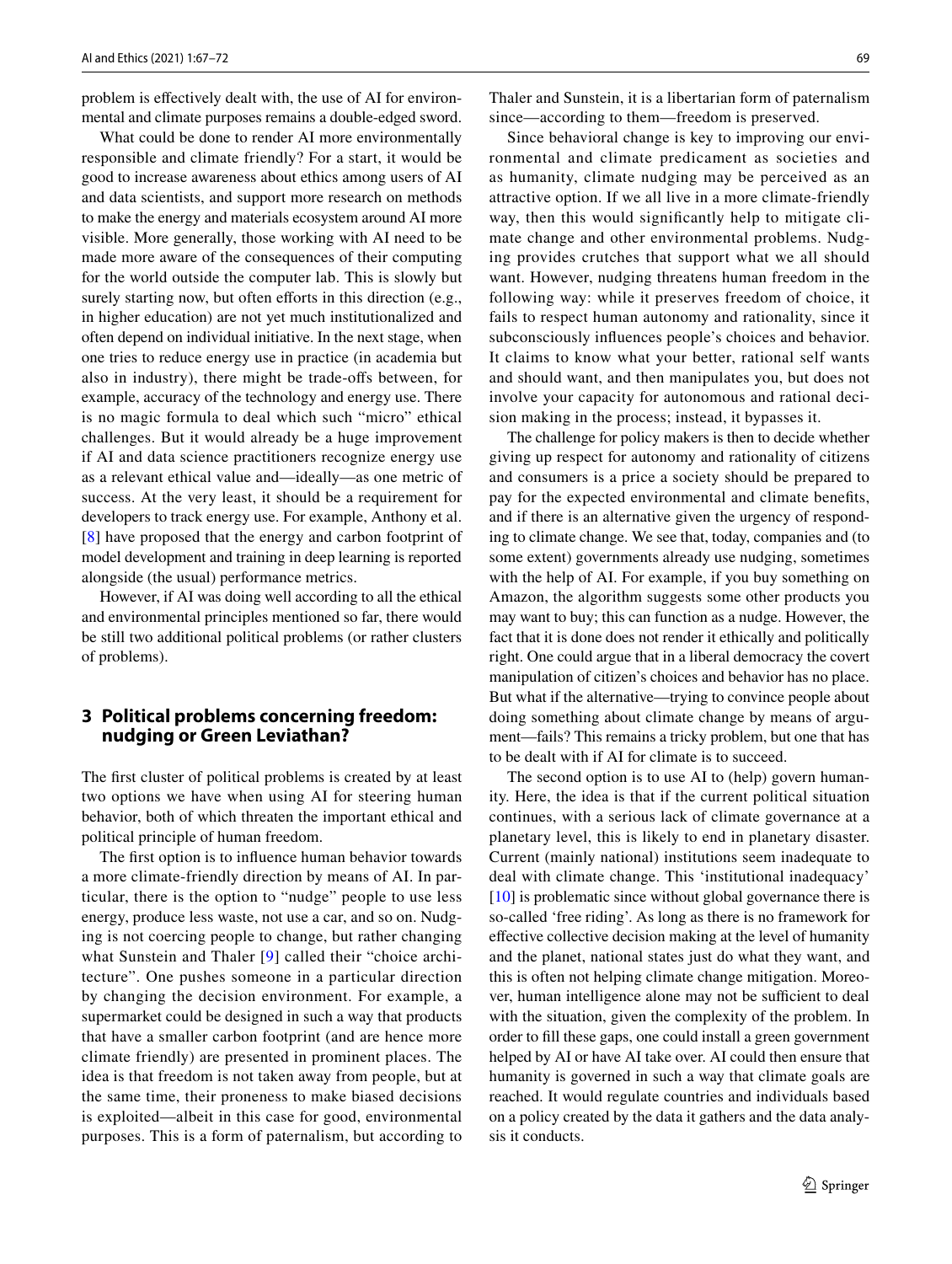In this option, freedom is seriously threatened once again, but in this case through straightforward coercion. The justifcation provided is that this is a necessary evil: it is bad, but the only way humanity (and other species) can survive, the only way to save the planet. The reasoning is similar to another, famous argument in political philosophy: that made by the seventeenth century political philosopher Thomas Hobbes. Hobbes [[11\]](#page-5-9) argued that a so-called "state of nature", where there is no governance, necessarily leads to a chaotic and brutal, indeed violent condition. The only way to avoid this, then, is the necessary evil of what he called a "Leviathan": a ruler who acts in an authoritarian way but preserves the peace. Similarly, one could call for a "Green Leviathan," which would ensure that climate change is sufficiently governed and mitigated at a global level. But this would come at the price of a loss of freedom.

However, luckily the dilemma presented by this argument is false. It is not necessary to choose between absolute laissez-faire and a global authoritarian government. As some nation states show (for example in Europe), it is possible to put environmental and climate regulation in place which restricts freedom *to some extent* (for the purpose of improving the climate situation) but still leaves *enough* freedom. There is a middle way. However, defning what this "to some extent", "enough", and "middle" is, is of course a huge challenge in a democratic society, and even more so at the global level, given diferences in political culture and values.

In practice, it is to be expected that governments and parliaments—*if* they will want to do something about the climate problem at all—will use a mix of nudging and regulation. But these are the underlying political–philosophical challenges regarding freedom they will have to deal with. And it remains problematic if only some nation states take climate action, whereas others continue to act as free riders. This is neither efective (with regard to addressing the climate problem) nor fair.

Fairness brings us to a second cluster of problems, which concern justice, and in particular justice as fairness. Justice was already mentioned as one of the ethical principles that has been proposed for AI, but this time we consider the global perspective and frame it as a political problem.

## **4 Political problems concerning global and intergenerational justice**

Not everyone and every society and community on this planet is equally vulnerable to climate change: some are more vulnerable than others. For example, those living in areas vulnerable to fooding (e.g., a specifc Pacifc island population) or those living in regions with long droughts are more at risk, and elderly people sufer more from heat. There are also effects such as migration and economic destabilization. When AI gives us more predictive knowledge, these vulnerabilities become more visible. Knowledge may also not be shared between nation states, which can be seen as unfair. Furthermore, one generation may sufer the consequences of climate change, whereas another (earlier one) caused it. If the former has to pay the costs of dealing with climate change, is this fair? Moreover, the impact of climate change measures may difer: the measures may it some harder than others (e.g., those whose economy is developing), and some may beneft some more than others (e.g., people who are already advantaged in many ways). This raises questions concerning justice as fairness at a global level, and they are relevant to the use of AI for climate. If we use AI for dealing with climate change, we better think twice about specifc measures in terms of their consequences for global and intergenerational justice. As a COMEST report already put it a decade ago, but in a way that is unfortunately still very relevant to today's challenges:

'Failure to act could have catastrophic implications, but responses to climate change that are not thought through carefully, with ethical implications in mind, have the potential to devastate entire communities, create new paradigms of inequity and maldistribution, and render even more vulnerable those peoples who have already found themselves uprooted by other man-made political and ideological struggles.' [[12\]](#page-5-10)

For AI for climate, this means that interventions should not only be ethical in the senses outlined above, but also need to be assessed on the basis of their efects on diferent communities, diferent generations, and diferent parts of the world in the light of political principles such as justice as fairness. For example, if we need not only more efficient technology (e.g., AI that is more energy efficient) but also a change in lifestyle (perhaps nudged by AI), then the question is who should change lifestyle in order to save whom? For example, it may be that in many countries in the West, climate change poses no immediate danger to young people now living in areas that will probably not be fooded. Yet one could argue that they have an ethical and political duty to take measures and change lifestyle to help those who live in areas vulnerable to climate change, the elderly, and the next generations. AI nudging could be part of these measures, and one could then discuss whether it is fair that they bear the costs in terms of freedom to enable the survival of others. Consider also geoengineering: if geoengineering benefts specifc countries who employ these technologies (e.g., rich countries) but does not beneft, or even through their unintended efects harm, other countries and parts of the world, then this could also be seen as unfair.

Note also that when we consider the global perspective, both AI and climate change may be perceived as non-priorities by some people who have to deal with challenges such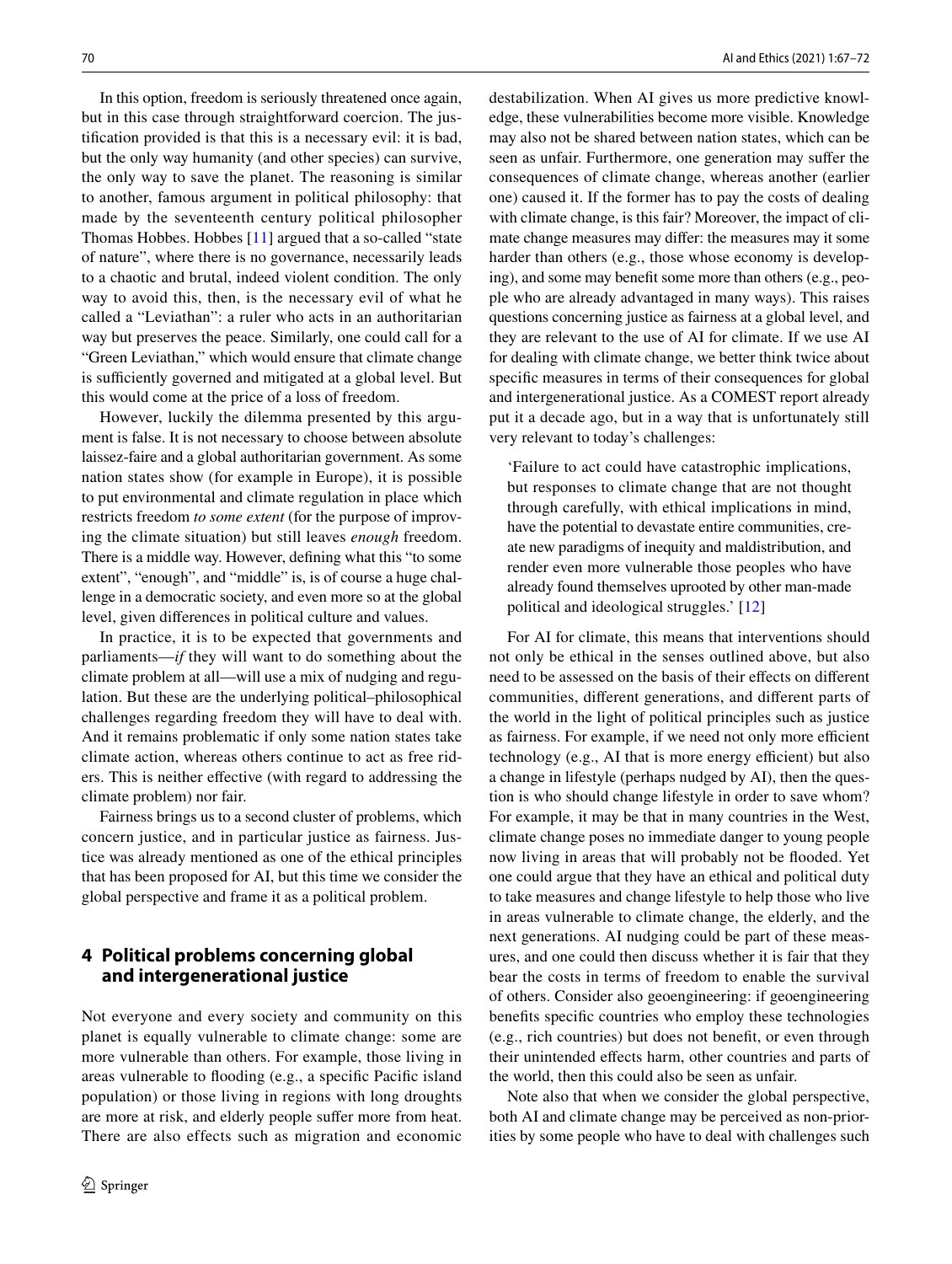as poverty, lack of clean water, or malaria. While climate change is certainly an urgent and global problem, it may be a matter of justice to negotiate the distribution of political attention and resources between those who can aford to think about, and invest in, AI for climate (often living in affluent countries), and those who have other urgent and certainly more immediate and visible concerns, needs, and interests which also need ethical and political attention. Without taking such a wider global political perspective and without addressing these matters of global justice, the discussion about AI for climate may well be perceived as a neo-colonial hobby.

#### **5 Hyper agency in the Anthropocene**

Finally, the use of AI for dealing with our climate predicament, while well meant, may well exacerbate the problem, or at least one dimension of the problem, in the following sense. It could be argued that one reason (perhaps a "deeper" reason) why we fnd ourselves in this climate change situation is related to our modern desire to control over everything and everyone by means of science and technology. This has resulted in a planetary condition that has been aptly called the "Anthropocene" [[13](#page-5-11)]: human agency on earth including especially technological agency—has increased to such an extent that humanity has become a geological force. Climate change can then be interpreted as the outcome of, perhaps the pinnacle of, this strong grip we have gained on the planet: it is the result and manifestation of this hyper-agency that has put nature and the planet under our full control and that has pervaded the earth and its ecosystems to such an extent that even the climate is now the result of our agency.

Now if this is indeed our predicament, then the use of AI to deal with climate change is pouring gasoline on the fre, since it is yet another expression of our technological will to power (to use a famous Nietzschean term), another effort to increase our grip on the earth. Instead of letting go, we use AI to turn the whole planet and all its beings into what we could call with Heidegger [\[14\]](#page-5-12) a 'standing reserve' of data. It could be argued that such a 'datafcation', not only of our worldview [\[15](#page-5-13)] but in the end also of the world itself, can only lead to more problems rather than less, since we keep our problematic mental habit of wanting to control and do not see that it might be sometimes good to let go, to *not* control. Instead of increasing and improving planetary management with the help of AI, it might be better to let go: it might be better for planet and people to loosen our grip on the earth and the climate, rather than frantically implementing all the technology we have, in a desperate attempt to save what we do not even fully understand. Paradoxically, then,

solving the problem of climate change might require that we put limits to our technological solutionism.

If this makes sense (and more discussion is needed), then this is a difficult road to go for tech people (and in fact for anyone living in modernity), who often have a solutionist attitude. This is at least partly due to diferences in education. Whereas most humanities students are introduced to the sensitivities of, for example, tragic world views and (other) literature that suggests that we accept the limitations of the human condition even as we struggle with it or even rebel against it, scientists and technology researchers are trained to solve problems and persistently look for technological solutions; and both worlds seldom meet. But this need not be the end of the story. There is an increasing need for, and interest in, interdisciplinary ethics education that brings together both worlds, and we can create opportunities to familiarize people with each other's perspectives and continue this discussion.

# **6 Conclusion: who should deal with its ethical and political challenges and how?**

To conclude, what I called "AI for climate" is an excellent idea and is rightly applauded. We should use artifcial intelligence for dealing with environmental and climate problems. But in this article, I have argued that this project can only be successful if it sufficiently and adequately deals with some important ethical and political issues: issues raised by AI in general, but also a number of specifc issues that are highly relevant in the case of AI for climate and that have a global and planetary dimension: political problems concerning freedom and justice, and the challenge of using AI given the problem of (hyper)agency in the Anthropocene.

The next question (which already fgured in the justice section) is then who should deal with these problems. If and to the extent that we all contribute(d) to climate change, we are all responsible for the future of our communities, societies, and the planet. To the extent that we can do something as individuals, for example by changing our lifestyle and by playing a (more) ethical role in the development or policy of AI, we should exercise that responsibility. However, some have more impact on climate than others and should carry more responsibility, and many of the indicated challenges are also political in nature and need to be addressed at a societal level, local and global. In a democratic context, that means that more public discussion about these issues (and about who should deal with them) is needed. As the many papers and documents on AI ethics show, we have lists of ethical and political principles and values. But these do not offer an a priori, "correct" answer to the difficult questions posed here. What ethical and political principles such freedom and justice as fairness mean needs to be discussed in